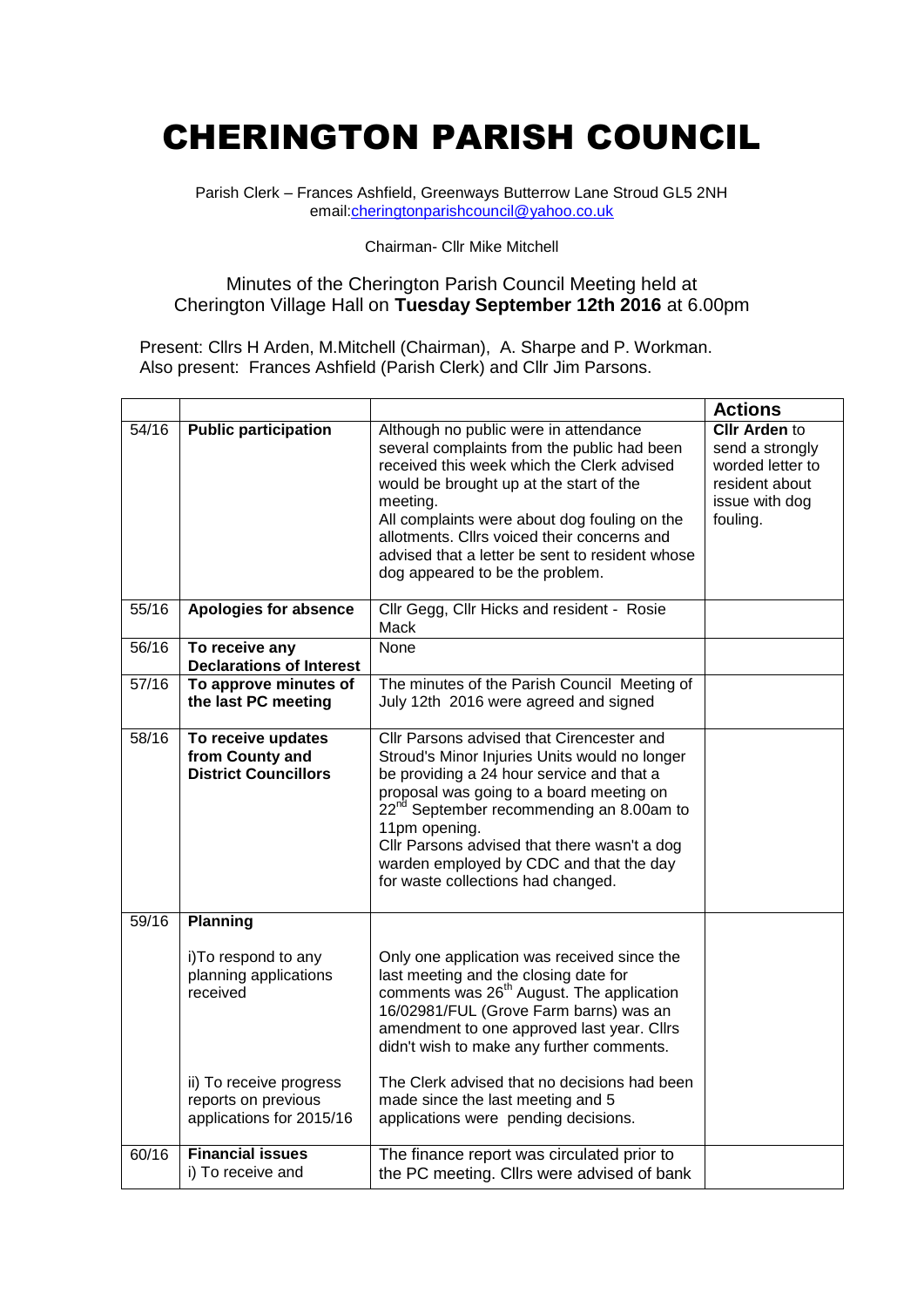|       | authorise any payments<br>in accordance with the<br><b>Finance Report</b>                                                                                              | balance for the Lloyds account. Payments<br>were approved and cheque signed.                                                                                                                                                                                                                                                                                                                                                                                                                                                                                                        |                                                                                                                                                      |
|-------|------------------------------------------------------------------------------------------------------------------------------------------------------------------------|-------------------------------------------------------------------------------------------------------------------------------------------------------------------------------------------------------------------------------------------------------------------------------------------------------------------------------------------------------------------------------------------------------------------------------------------------------------------------------------------------------------------------------------------------------------------------------------|------------------------------------------------------------------------------------------------------------------------------------------------------|
|       | ii) To record any<br>payments received for<br>car park fees for<br>2016/17 since the last<br>meeting                                                                   | All but one payment have now been<br>received. Cllrs were advised of BS balance.<br>The Building Society book had been dropped<br>off for Cllr Gegg to make a payment for the<br>tree work in the car park.                                                                                                                                                                                                                                                                                                                                                                         | <b>CIIr Sharpe to</b><br>follow up<br>outstanding<br>payment                                                                                         |
| 61/16 | <b>Website for Parish</b><br>Council                                                                                                                                   |                                                                                                                                                                                                                                                                                                                                                                                                                                                                                                                                                                                     |                                                                                                                                                      |
|       | To make a decision on<br>whether or not to<br>progress with Parish<br>Council Websites as a<br>provider of a new<br>website website<br>providers for the PC<br>website | Cllrs had previously been sent information<br>about Parish Council Websites and other<br>providers. The Clerk advised that the<br>Transparency Act expected all PC's to have a<br>website available to provide governance<br>information for the parish and that a grant had<br>been received in May towards the setting up<br>of a site.<br>Cllr Arden had some queries about the<br>provider. Other councillors recommended the<br>PC goes ahead with PC Websites as a<br>provider. Cllrs wanted to ensure links to the<br>church and to the exisitng village website be<br>made. | <b>Clerk</b> to look at<br>starting to get a<br>website<br>developed.<br><b>CIIr Arden to</b><br>provide a photo<br>of Cherington for<br>the website |
| 62/16 | To receive updates,<br>reports and action on<br>village related issues                                                                                                 |                                                                                                                                                                                                                                                                                                                                                                                                                                                                                                                                                                                     |                                                                                                                                                      |
|       | i) To receive feedback<br>on any actions carried                                                                                                                       | The silver birch had been cut back in the car<br>park.                                                                                                                                                                                                                                                                                                                                                                                                                                                                                                                              |                                                                                                                                                      |
|       | out since last meeting<br>relating to bench/village<br>green                                                                                                           | A plaque has been produced for the bench                                                                                                                                                                                                                                                                                                                                                                                                                                                                                                                                            | <b>CIIr Mitchell to</b><br>collect and<br>install plaque                                                                                             |
|       | ii) To give update on<br>barriers on byway                                                                                                                             | Cllr Mitchell had sent a letter to Mike Barton<br>at GCC.                                                                                                                                                                                                                                                                                                                                                                                                                                                                                                                           | Clerk to follow up<br>MB if reply isn't<br>received before<br>24 <sup>th</sup> September                                                             |
|       | To identify subject<br>iii)<br>matter and who is to<br>write articles for<br>forthcoming editions of<br>the Villager for October                                       | Too late to produce anything for October's<br>edition.<br>Interview with Henry for November's edition                                                                                                                                                                                                                                                                                                                                                                                                                                                                               | <b>Clir Gegg to</b><br>arrange interview<br>and write article                                                                                        |
|       | and November                                                                                                                                                           | Cllrs advised that the Christmas tree event<br>would be held on Saturday 3 <sup>rd</sup> December. Cllr<br>Mitchell to provide a tree. Cllrs thanked him<br>for his generous offer of a tree.                                                                                                                                                                                                                                                                                                                                                                                       | <b>Clirs Arden and</b><br><b>Mitchell to cut</b><br>tree and install<br>on Green.                                                                    |